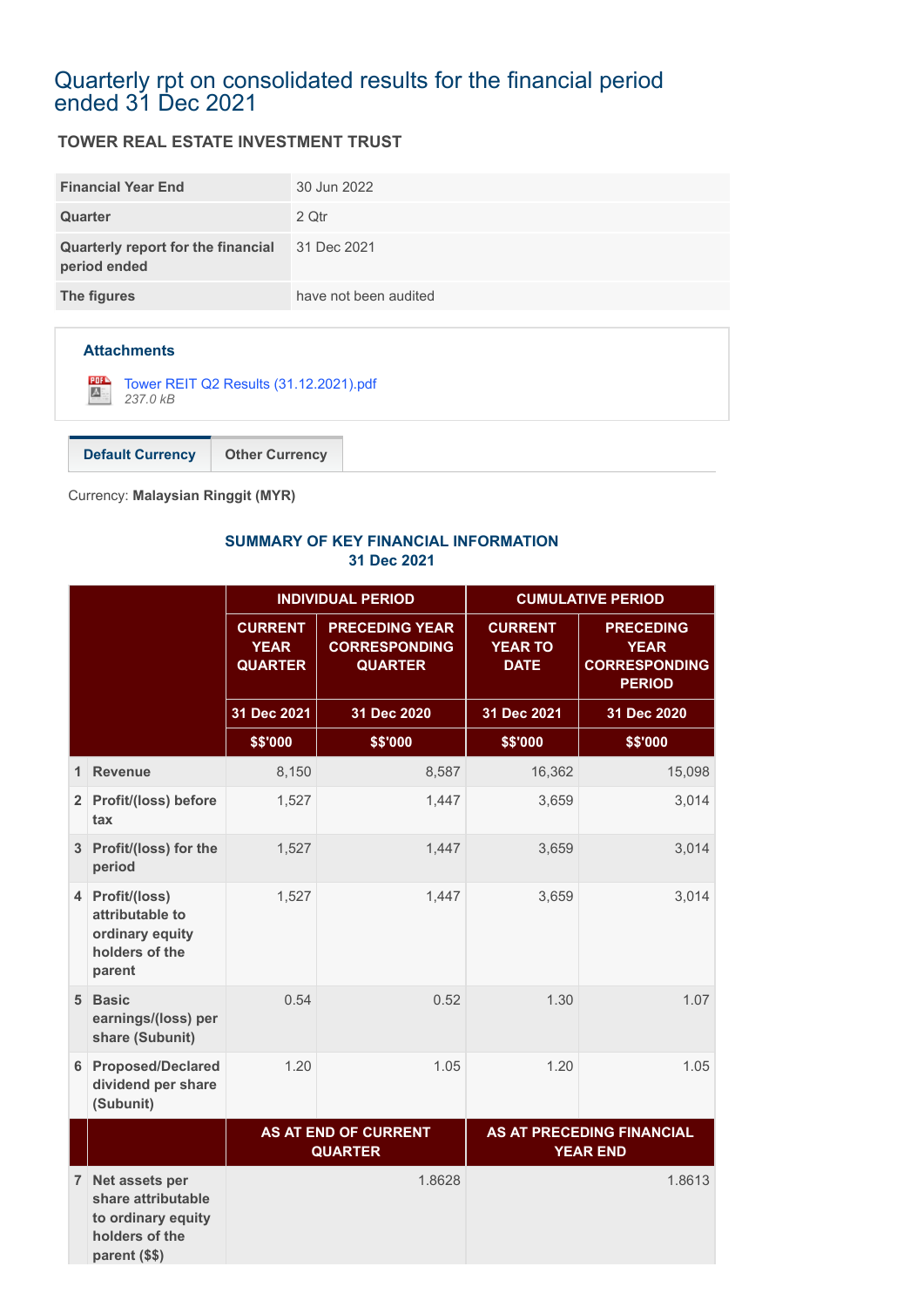#### *Definition of Subunit:*

 $\mathbb{R}^2$ 

*In a currency system, there is usually a main unit (base) and subunit that is a fraction amount of the main unit. Example for the subunit as follows:*

| <b>Country</b>       | <b>Base Unit</b> | <b>Subunit</b> |
|----------------------|------------------|----------------|
| Malaysia             | Ringgit          | Sen            |
| <b>United States</b> | Dollar           | Cent           |
| United Kingdom       | Pound            | Pence          |

| <b>Announcement Info</b> |                                    |
|--------------------------|------------------------------------|
| <b>Company Name</b>      | TOWER REAL ESTATE INVESTMENT TRUST |
| <b>Stock Name</b>        | <b>TWRRFIT</b>                     |
| <b>Date Announced</b>    | 21 Jan 2022                        |
| Category                 | <b>Financial Results</b>           |
| <b>Reference Number</b>  | FRA-21012022-00003                 |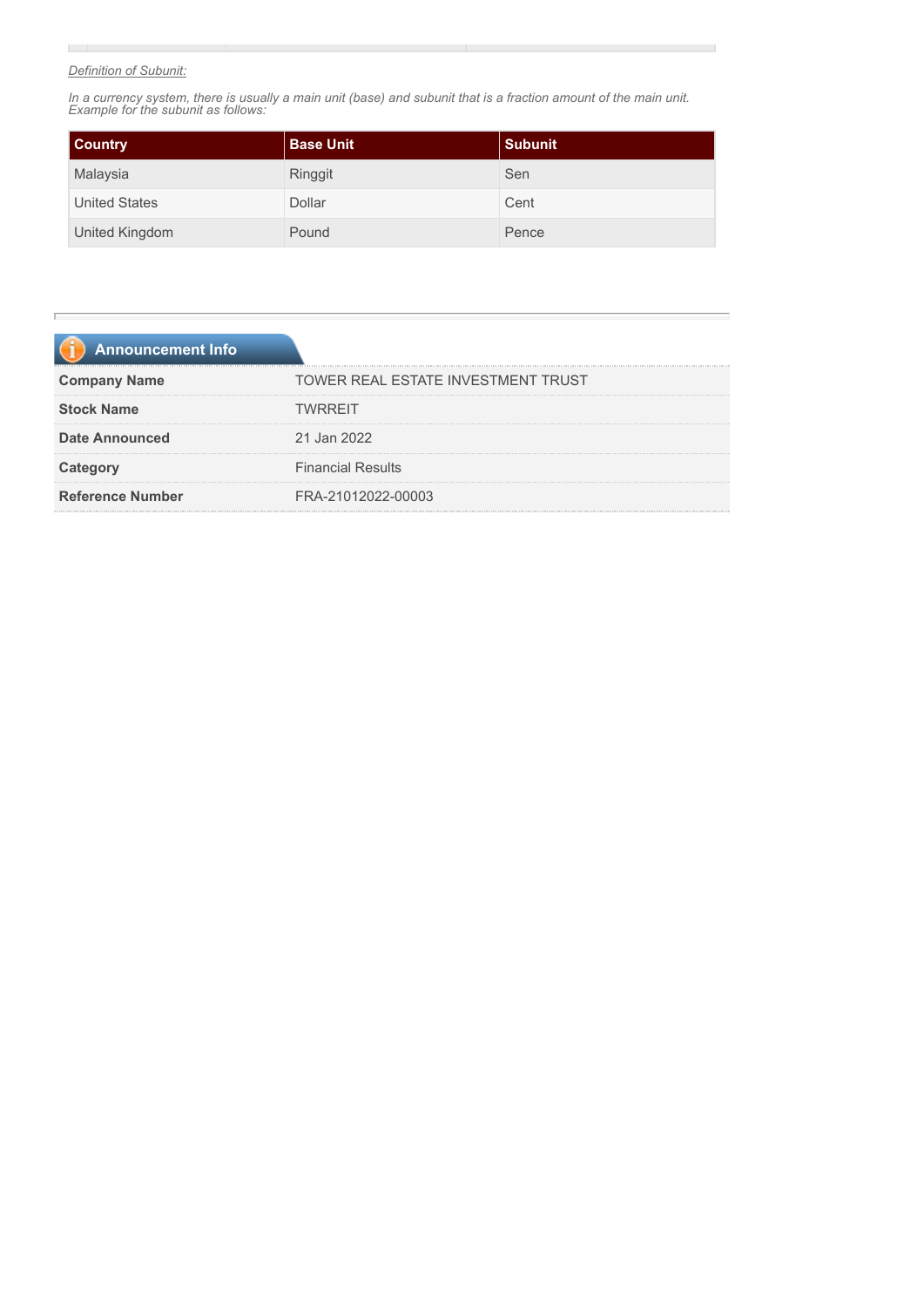

### **CONDENSED FINANCIAL STATEMENTS FOR THE SECOND QUARTER ENDED 31 DECEMBER 2021**

| <b>Contents</b>                                          | Page     |
|----------------------------------------------------------|----------|
| <b>Condensed Statement of Comprehensive Income</b>       |          |
| <b>Condensed Statement of Financial Position</b>         | 2        |
| <b>Condensed Statement of Changes In Net Asset Value</b> | 3        |
| <b>Condensed Statement of Cash Flow</b>                  | 4        |
| <b>Notes to the Financial Statements</b>                 | $5 - 12$ |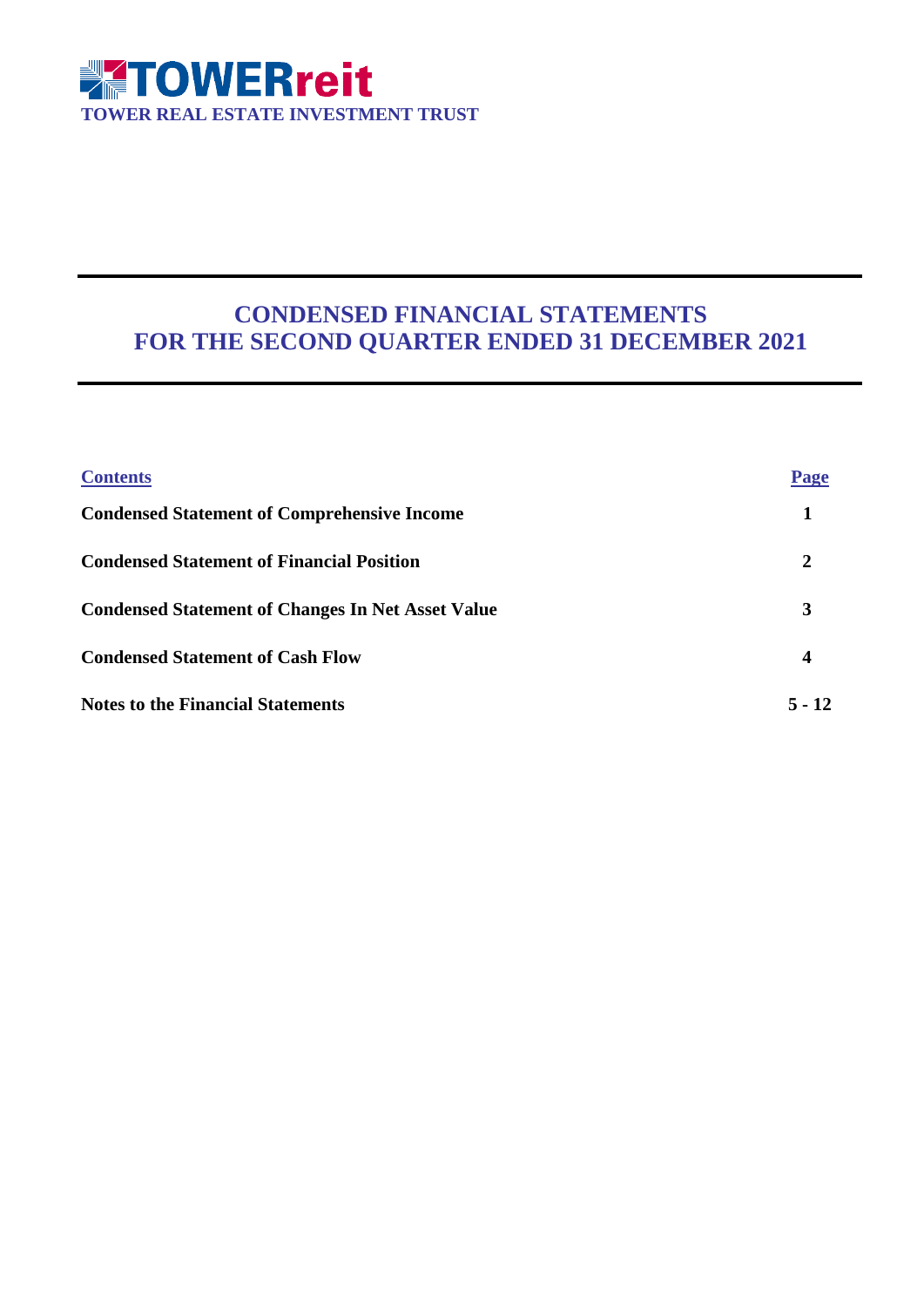#### ▓ **OWERreit**

**TOWER REAL ESTATE INVESTMENT TRUST**

**CONDENSED STATEMENT OF COMPREHENSIVE INCOME**

**FOR THE SECOND QUARTER ENDED 31 DECEMBER 2021**

| The figures have not been audited.                                       | <b>Individual Quarter</b>                                                  |                                                                                               | <b>Cumulative Quarter</b>                                     |                                                                    |
|--------------------------------------------------------------------------|----------------------------------------------------------------------------|-----------------------------------------------------------------------------------------------|---------------------------------------------------------------|--------------------------------------------------------------------|
|                                                                          | <b>Current Year</b><br><b>Quarter Ended</b><br>31.12.2021<br><b>RM'000</b> | <b>Preceding Year</b><br>Corresponding<br><b>Quarter Ended</b><br>31.12.2020<br><b>RM'000</b> | <b>Current Year</b><br>To Date<br>31.12.2021<br><b>RM'000</b> | Preceding<br>Year<br><b>To Date</b><br>31.12.2020<br><b>RM'000</b> |
| <b>Income</b>                                                            |                                                                            |                                                                                               |                                                               |                                                                    |
| Gross revenue                                                            | 8,150                                                                      | 8,587                                                                                         | 16,362                                                        | 15,098                                                             |
| Property operating expenses                                              | (3, 453)                                                                   | (3,759)                                                                                       | (6, 474)                                                      | (6, 842)                                                           |
| Net property income                                                      | 4,697                                                                      | 4,828                                                                                         | 9,888                                                         | 8,256                                                              |
| Interest income                                                          | 14                                                                         | 11                                                                                            | 24                                                            | 21                                                                 |
| Other income                                                             | 16                                                                         |                                                                                               | 18                                                            | 28                                                                 |
|                                                                          | 4,727                                                                      | 4,839                                                                                         | 9,930                                                         | 8,305                                                              |
| <b>Expenses</b>                                                          |                                                                            |                                                                                               |                                                               |                                                                    |
| Manager's fees                                                           | (573)                                                                      | (577)                                                                                         | (1,161)                                                       | (1,101)                                                            |
| Trustee's fee                                                            | (39)                                                                       | (40)                                                                                          | (79)                                                          | (80)                                                               |
| Administrative expenses                                                  | (205)                                                                      | (488)                                                                                         | (273)                                                         | (1,032)                                                            |
| Interest expenses                                                        | (2, 383)                                                                   | (2, 287)                                                                                      | (4,758)                                                       | (3,078)                                                            |
|                                                                          | (3,200)                                                                    | (3, 392)                                                                                      | (6,271)                                                       | (5,291)                                                            |
| <b>Net Trust Income</b><br>Change in fair value of investment properties | 1,527<br>$\overline{a}$                                                    | 1,447<br>$\overline{\phantom{m}}$                                                             | 3,659                                                         | 3,014<br>$\qquad \qquad -$                                         |
| Income before tax<br>Taxation                                            | 1,527<br>$\frac{1}{2}$                                                     | 1,447<br>÷,                                                                                   | 3,659<br>$\overline{\phantom{a}}$                             | 3,014<br>$\overline{\phantom{a}}$                                  |
| <b>Income after tax</b>                                                  | 1,527                                                                      | 1,447                                                                                         | 3,659                                                         | 3,014                                                              |
| Other comprehensive income                                               |                                                                            |                                                                                               |                                                               |                                                                    |
| Total comprehensive income for the period                                | 1,527                                                                      | 1,447                                                                                         | 3,659                                                         | 3,014                                                              |
| Total comprehensive income for the period                                |                                                                            |                                                                                               |                                                               |                                                                    |
| is made up as follows:                                                   |                                                                            |                                                                                               |                                                               |                                                                    |
| - Realised                                                               | 1,527                                                                      | 1,447                                                                                         | 3,659                                                         | 3,014                                                              |
| - Unrealised                                                             |                                                                            |                                                                                               |                                                               |                                                                    |
|                                                                          | 1,527                                                                      | 1,447                                                                                         | 3,659                                                         | 3,014                                                              |
| <b>BASIC EARNINGS PER UNIT (SEN)</b>                                     |                                                                            |                                                                                               |                                                               |                                                                    |
| - Realised                                                               | 0.54                                                                       | 0.52                                                                                          | 1.30                                                          | 1.07                                                               |
| - Unrealised                                                             |                                                                            |                                                                                               |                                                               |                                                                    |
|                                                                          | 0.54                                                                       | 0.52                                                                                          | 1.30                                                          | 1.07                                                               |

The Condensed Statement of Comprehensive Income should be read in conjunction with the audited financial statements for the financial year ended 30 June 2021 and the accompanying explanatory notes attached.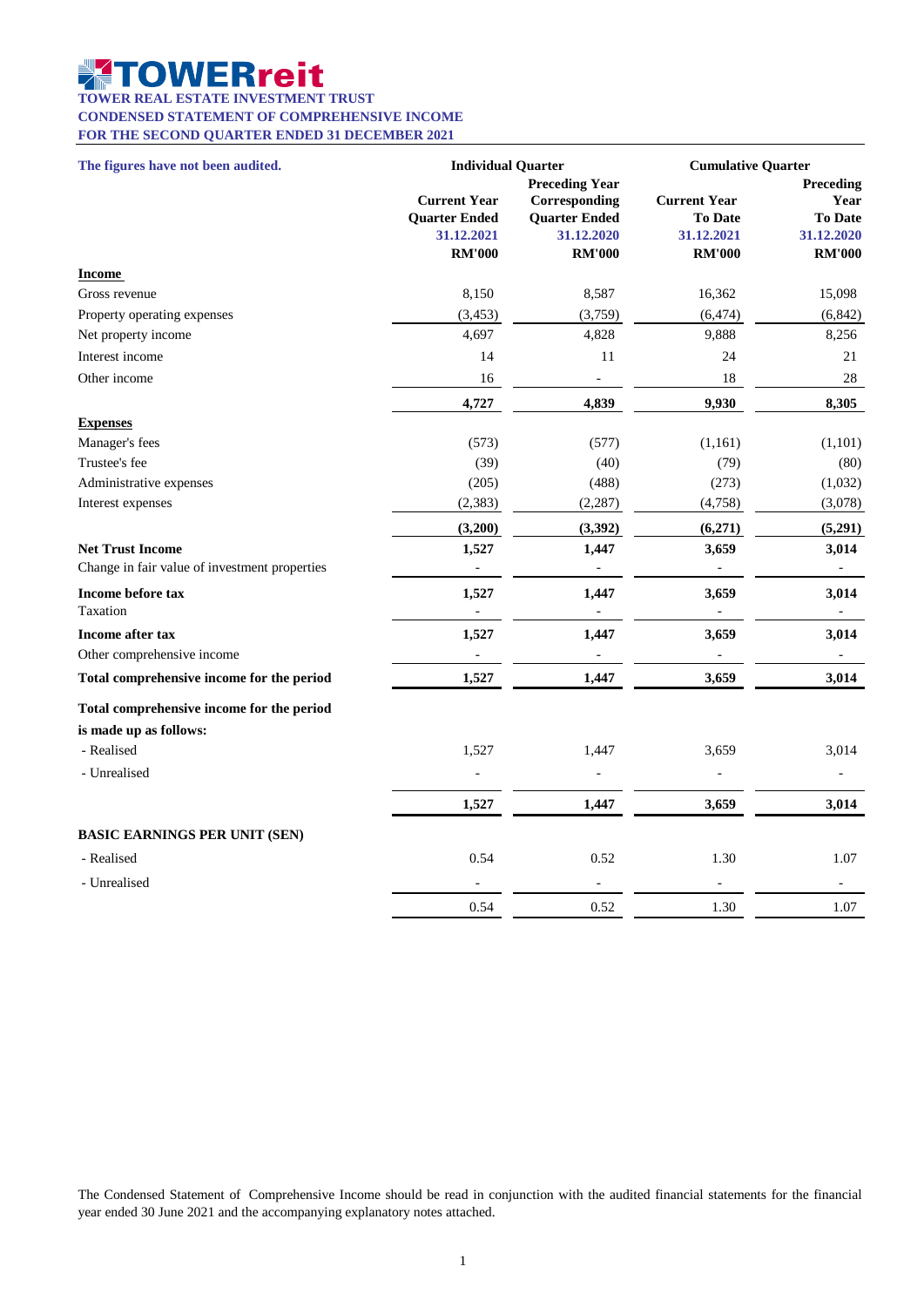**TOWER REAL ESTATE INVESTMENT TRUST** 

#### **CONDENSED STATEMENT OF FINANCIAL POSITION**

**AS AT 31 DECEMBER 2021**

|                                                               | <b>Unaudited</b> | <b>Audited</b> |
|---------------------------------------------------------------|------------------|----------------|
|                                                               | As At            | As At          |
|                                                               | 31.12.2021       | 30.06.2021     |
|                                                               | <b>RM'000</b>    | <b>RM'000</b>  |
| <b>ASSETS</b>                                                 |                  |                |
| <b>Non-current assets</b>                                     |                  |                |
| Plant and equipment                                           | 12,616           | 11,965         |
| Investment properties                                         | 811,800          | 811,800        |
|                                                               | 824,416          | 823,765        |
| <b>Current Assets</b>                                         |                  |                |
| Trade receivables                                             | 544              | 487            |
| Other receivables, deposits and prepayments                   | 305              | 327            |
| Cash and bank balances                                        | 2,912            | 2,553          |
|                                                               | 3,761            | 3,367          |
| <b>TOTAL ASSETS</b>                                           | 828,177          | 827,132        |
| <b>LIABILITIES</b>                                            |                  |                |
| <b>Non-current liabilities</b>                                |                  |                |
| Tenants' deposits                                             | 5,636            | 6,248          |
| Borrowings                                                    | 259,965          | 259,856        |
| Deferred tax liability                                        | 19,414           | 19,414         |
|                                                               | 285,015          | 285,518        |
| <b>Current liabilities</b>                                    |                  |                |
| Trade payables                                                | 17               | 863            |
| Other payables and provisions                                 | 5,111            | 5,291          |
| Tenants' deposits                                             | 4,723            | 4,253          |
| <b>Borrowings</b>                                             | 10,800           | 9,100          |
|                                                               | 20,651           | 19,507         |
| <b>TOTAL LIABILITIES</b>                                      | 305,666          | 305,025        |
| <b>NET ASSET VALUE</b>                                        | 522,511          | 522,107        |
| <b>REPRESENTED BY:</b>                                        |                  |                |
| Unitholders' capital                                          | 285,345          | 285,345        |
| Undistributed income - unrealised                             | 174,846          | 174,846        |
| Undistributed income - realised                               | 62,320           | 61,916         |
|                                                               | 522,511          | 522,107        |
| NUMBER OF UNITS IN CIRCULATION (UNITS)                        | 280,500,000      | 280,500,000    |
|                                                               |                  |                |
| NET ASSET VALUE PER UNIT (RM)<br>- Before income distribution | 1.8628           | 1.8613         |
| - After income distribution                                   | 1.8508           | 1.8497         |
|                                                               |                  |                |

The Condensed Statement of Financial Position should be read in conjunction with the audited financial statements for the financial year ended 30 June 2021 and the accompanying explanatory notes attached.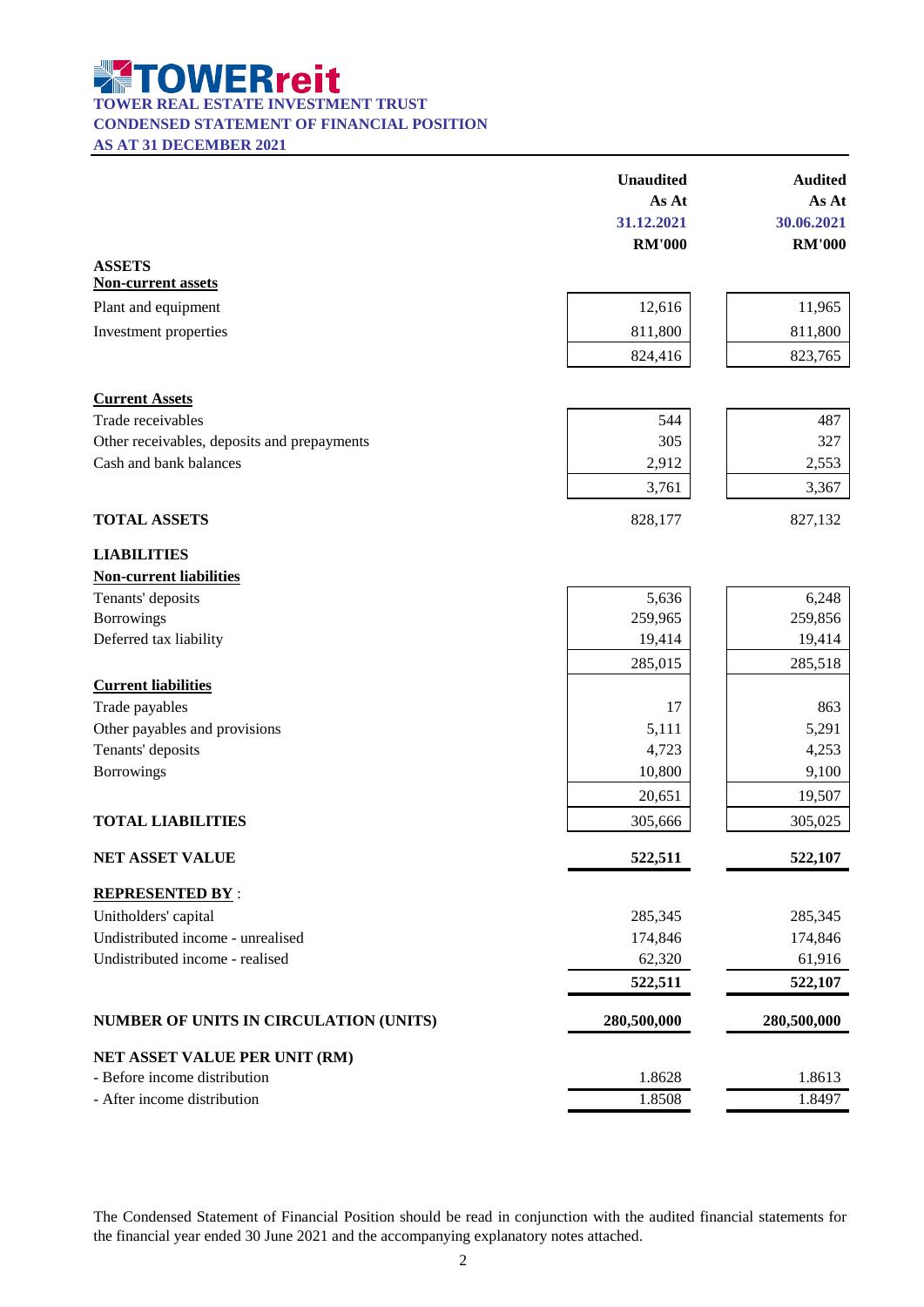#### **TOWER REAL ESTATE INVESTMENT TRUST CONDENSED STATEMENT OF CHANGES IN NET ASSET VALUE**

**FOR THE SECOND QUARTER ENDED 31 DECEMBER 2021**

#### **The figures have not been audited.**

|                                                  | <b>Undistributed Income</b>                     |                                                                       |                                  |                               |
|--------------------------------------------------|-------------------------------------------------|-----------------------------------------------------------------------|----------------------------------|-------------------------------|
|                                                  | <b>Unitholders'</b><br>Capital<br><b>RM'000</b> | Non-distributable Distributable<br><b>Unrealised</b><br><b>RM'000</b> | <b>Realised</b><br><b>RM'000</b> | <b>Total</b><br><b>RM'000</b> |
| <b>Current Year To Date</b>                      |                                                 |                                                                       |                                  |                               |
| At 1 July 2021                                   | 285,345                                         | 174,846                                                               | 61,916                           | 522,107                       |
| Operations for the period ended 31 December 2021 |                                                 |                                                                       |                                  |                               |
| Net income for the period                        |                                                 |                                                                       | 3,659                            | 3,659                         |
| Total comprehensive income for the period        | $\overline{\phantom{a}}$                        | $\overline{\phantom{a}}$                                              | 3,659                            | 3,659                         |
| <b>Unitholders' transactions</b>                 |                                                 |                                                                       |                                  |                               |
| Distribution to unitholders                      |                                                 |                                                                       |                                  |                               |
| $-2021$ final (paid on 30 August 2021)           |                                                 |                                                                       | (3,255)                          | (3,255)                       |
|                                                  |                                                 |                                                                       | (3,255)                          | (3,255)                       |
| At 31 December 2021                              | 285,345                                         | 174,846                                                               | 62,320                           | 522,511                       |
| <b>Preceding Year To Date</b>                    |                                                 |                                                                       |                                  |                               |
| At 1 July 2020                                   | 285,345                                         | 185,992                                                               | 61,969                           | 533,306                       |
| Operations for the period ended 31 December 2020 |                                                 |                                                                       |                                  |                               |
| Net income for the period                        |                                                 |                                                                       | 3,014                            | 3,014                         |
| Total comprehensive income for the period        |                                                 |                                                                       | 3,014                            | 3,014                         |
| <b>Unitholders' transactions</b>                 |                                                 |                                                                       |                                  |                               |
| Distribution to unitholders                      |                                                 |                                                                       |                                  |                               |
| - 2020 final (paid on 28 August 2020)            |                                                 |                                                                       | (3,309)                          | (3,309)                       |
|                                                  | $\overline{a}$                                  | $\overline{\phantom{a}}$                                              | (3,309)                          | (3,309)                       |
| At 31 December 2020                              | 285,345                                         | 185,992                                                               | 61,674                           | 533,011                       |

The Condensed Statement of Changes in Net Asset Value should be read in conjunction with the audited financial statements for the financial year ended 30 June 2021 and the accompanying explanatory notes attached.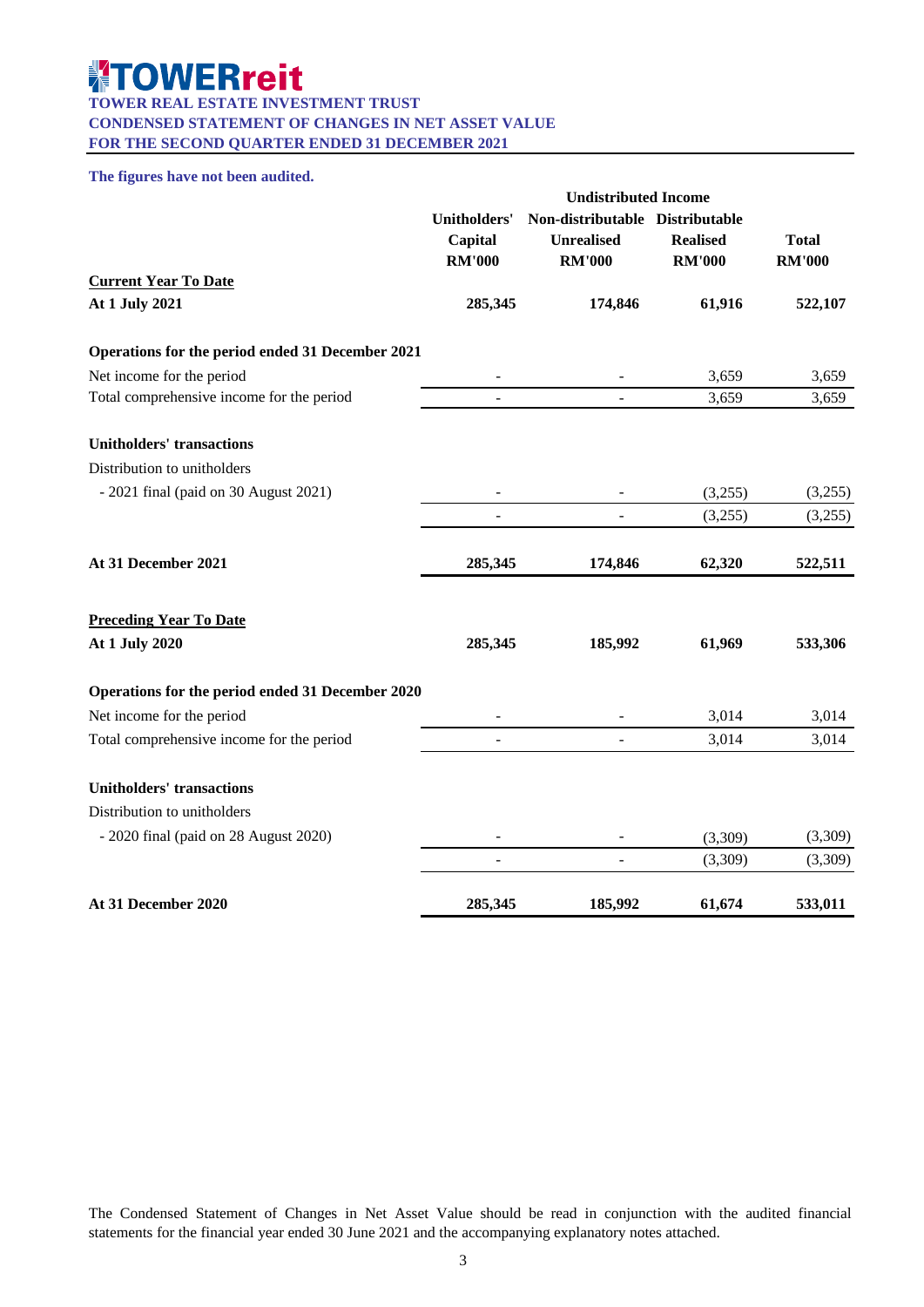#### **TOWER REAL ESTATE INVESTMENT TRUST**

**CONDENSED STATEMENT OF CASH FLOW**

**FOR THE SECOND QUARTER ENDED 31 DECEMBER 2021**

| The figures have not been audited.                     | <b>Current</b><br><b>Period</b><br><b>To Date</b><br>31.12.2021<br><b>RM'000</b> | Preceding<br><b>Period</b><br><b>To Date</b><br>31.12.2020<br><b>RM'000</b> |
|--------------------------------------------------------|----------------------------------------------------------------------------------|-----------------------------------------------------------------------------|
| <b>CASH FLOW FROM OPERATING ACTIVITIES</b>             |                                                                                  |                                                                             |
| Income before tax                                      | 3,659                                                                            | 3,014                                                                       |
| Adjustments for:                                       |                                                                                  |                                                                             |
| Depreciation                                           | 394                                                                              | 154                                                                         |
| Interest expense                                       | 4,758                                                                            | 3,078                                                                       |
| Interest income                                        | (24)                                                                             | (21)                                                                        |
| Operating profit before working capital changes        | 8,787                                                                            | 6,225                                                                       |
| Changes in working capital:                            |                                                                                  |                                                                             |
| Trade and other receivables                            | (35)                                                                             | 661                                                                         |
| Trade and other payables                               | (1,168)                                                                          | 3,165                                                                       |
| Net cash generated from operating activities           | 7,584                                                                            | 10,051                                                                      |
| <b>CASH FLOWS FROM INVESTING ACTIVITIES</b>            |                                                                                  |                                                                             |
| Payment for acquisition of property, plant & equipment | (1,045)                                                                          | (3,600)                                                                     |
| Acquisition of investment property                     |                                                                                  | (245, 558)                                                                  |
| Interest income                                        | 24                                                                               | 21                                                                          |
| Net cash used in investing activities                  | (1,021)                                                                          | (249, 137)                                                                  |
| <b>CASH FLOWS FROM FINANCING ACTIVITIES</b>            |                                                                                  |                                                                             |
| Interest paid                                          | (4,758)                                                                          | (3,078)                                                                     |
| Proceeds from borrowings                               | 1,809                                                                            | 254,053                                                                     |
| Repayment of borrowings                                |                                                                                  | (8,000)                                                                     |
| Distribution paid to unitholders                       | (3,255)                                                                          | (3,309)                                                                     |
| Net cash (used in)/generated from financing activities | (6,204)                                                                          | 239,666                                                                     |
|                                                        |                                                                                  |                                                                             |
| NET INCREASE IN CASH AND CASH EQUIVALENTS              | 359                                                                              | 580                                                                         |
| CASH AND CASH EQUIVALENTS AT BEGINNING OF PERIOD       | 2,553                                                                            | 1,606                                                                       |
| CASH AND CASH EQUIVALENTS AT END OF PERIOD             | 2,912                                                                            | 2,186                                                                       |
| Cash and cash equivalents at end of period comprise:   |                                                                                  |                                                                             |
| Cash and bank balances                                 | 2,912                                                                            | 2,186                                                                       |
|                                                        | 2,912                                                                            | 2,186                                                                       |

The Condensed Statement of Cash Flow should be read in conjunction with the audited financial statements for the financial year ended 30 June 2021 and the accompanying explanatory notes attached.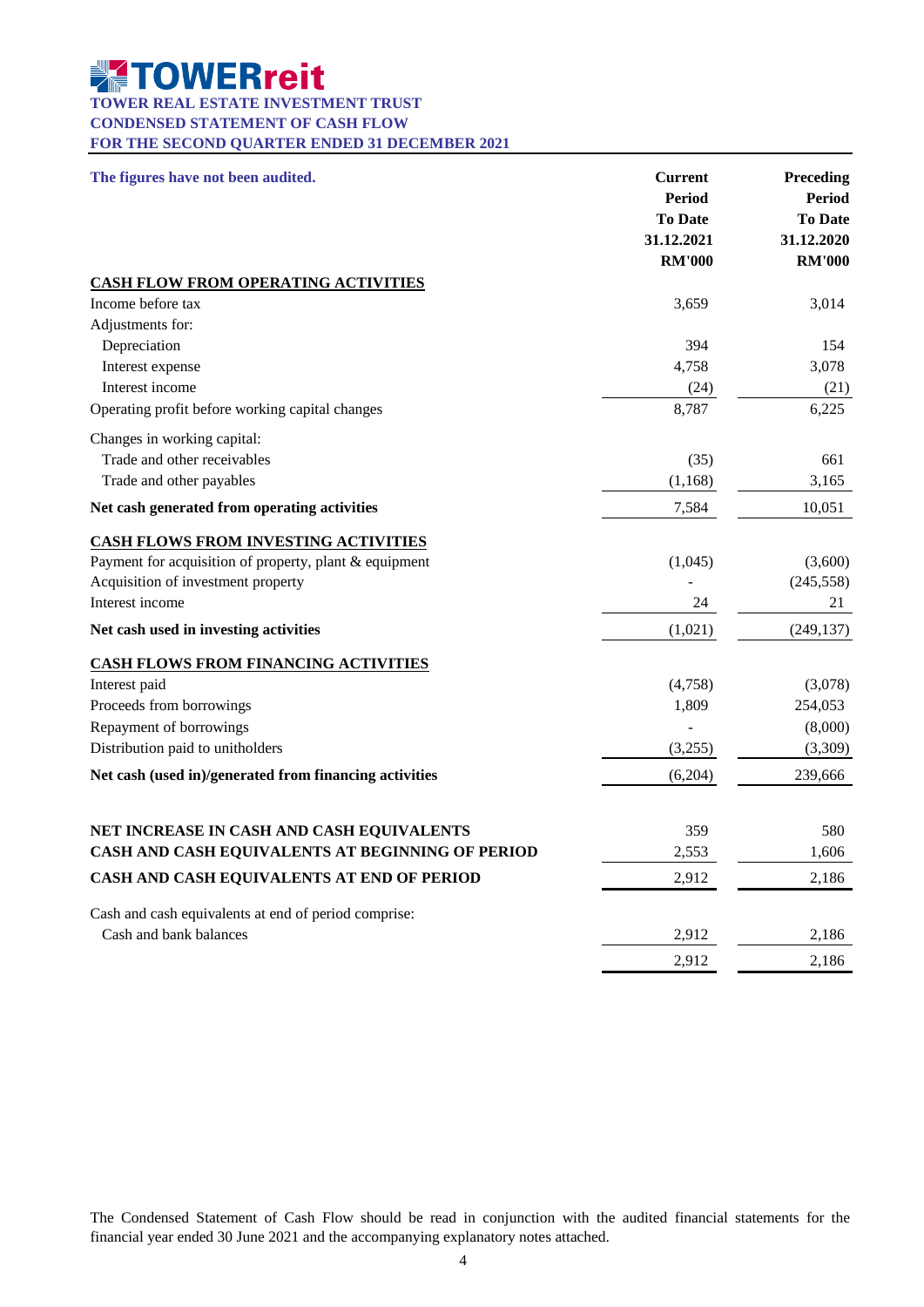

**TOWER REAL ESTATE INVESTMENT TRUST NOTES TO THE FINANCIAL STATEMENTS FOR THE SECOND QUARTER ENDED 31 DECEMBER 2021**

#### **A. Explanatory Notes pursuant to the Malaysian Financial Reporting Standard ("MFRS") 134**

#### **A1. Basis of Preparation**

The quarterly financial report is unaudited and prepared in accordance with MFRS 134: Interim Financial Reporting, IAS 34: Interim Financial Reporting and Paragraph 9.44 of the Main Market Listing Requirements of Bursa Malaysia Securities Berhad. It does not include all the information required for full annual financial statements and should be read in conjunction with the audited financial statements of Tower Real Estate Investment Trust ("Tower REIT" or "Trust") for the financial year ended 30 June 2021.

#### **Changes in Accounting Policies**

The accounting policies and methods of computation used in the preparation of the quarterly financial statements are consistent with those adopted in the preparation of the audited financial statements of Tower REIT for the financial year ended 30 June 2021. The initial application of the accounting standards, amendments or interpretations are not expected to have any material financial impacts to the current period and prior period financial statements of Tower REIT.

#### **A2. Audit Report of Preceding Financial period**

The Auditors' Report of the preceding financial year ended 30 June 2021 was not subject to any qualification.

#### **A3. Seasonality or Cyclicality of Operations**

The business operations of the Trust were not affected by any seasonal or cyclical factors for the quarter under review.

#### **A4. Unusual Items**

There were no unusual items to be disclosed for the quarter under review.

#### **A5. Changes in Estimates of Amounts Reported in Prior Interim Periods of the Current Financial year or in Prior Financial years/period**

There were no changes in estimates of amounts reported in prior interim periods of the current financial year or prior financial years that have had a material impact in the current financial year.

#### **A6. Debt and Equity Securities**

There were no issuance, cancellation, repurchase, resale and repayment of debt and equity securities for the current quarter and the financial year to-date.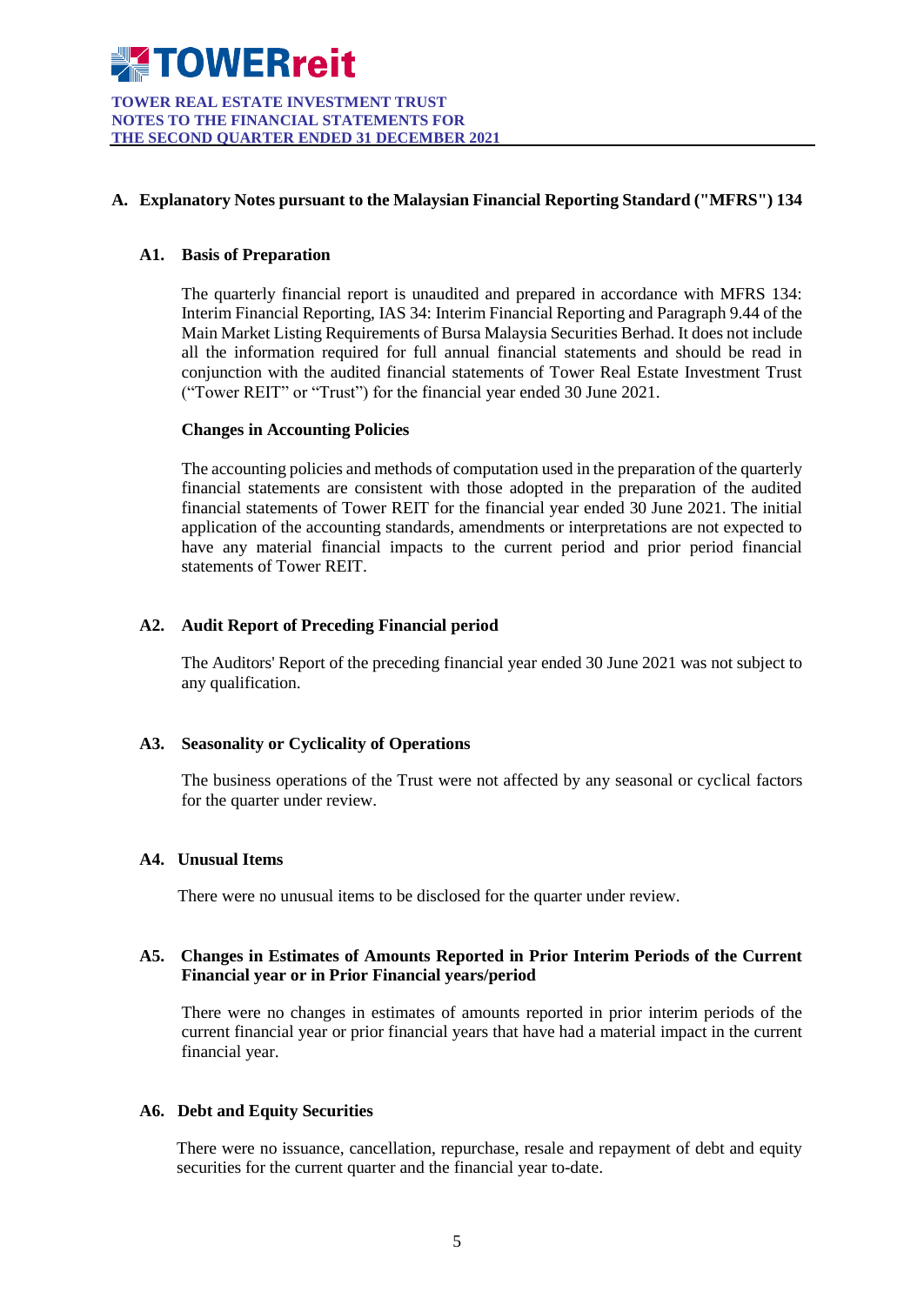

**TOWER REAL ESTATE INVESTMENT TRUST NOTES TO THE FINANCIAL STATEMENTS FOR THE SECOND QUARTER ENDED 31 DECEMBER 2021**

#### **A7. Income Distribution Paid During the Current Quarter**

No income distribution was paid during the quarter under review.

#### **A8. Segmental Reporting**

No operating segment information has been prepared as the Trust has only one reportable segment and its assets are located in Malaysia.

#### **A9. Valuation of Investment Properties**

The valuation of Menara HLX, Plaza Zurich and Menara Guoco had been brought forward without any amendment from the previous audited financial statements.

#### **A10. Borrowing and Debt Securities**

Particulars of the Trust's borrowings as at 31 December 2021 are as follows:

|           | <b>RM'000</b>                |
|-----------|------------------------------|
| Secured   | 270,765                      |
| Unsecured | $\qquad \qquad \blacksquare$ |
|           | 270,765                      |

The above borrowing is denominated in Ringgit Malaysia.

#### **A11. Material Events**

There were no material events subsequent to the current period under review up to the date of this quarterly report that required disclosure.

#### **A12. Changes in the Composition of the Trust**

There was no change in the composition of the Trust during the current quarter, and the fund comprised of 280,500,000 units.

#### **A13. Contingent Liabilities and Contingent Assets**

There were no contingent liabilities or contingent assets to be disclosed.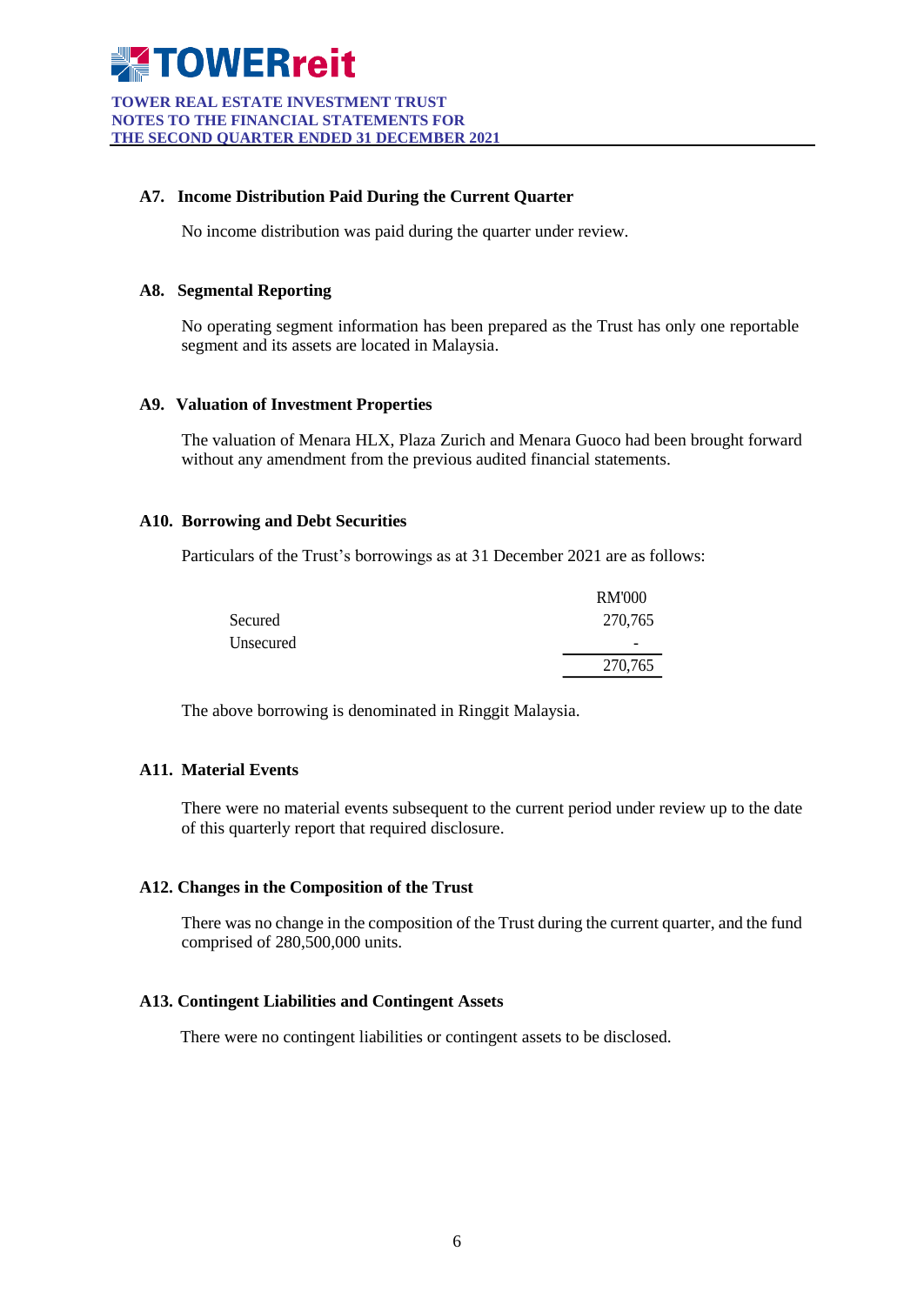#### **B. Additional Information pursuant to Paragraph 9.44 of the Main Market Listing Requirements of Bursa Malaysia Securities Berhad**

#### **B1. Review of Performance**

Performance of the Second Quarter and Six-Month Financial Period

Gross revenue for the 3-month quarter ended 31 December 2021 ("Second Quarter") recorded a decrease of 5.1% as compared to the previous corresponding quarter. This was mainly due to decrease of revenue in Plaza Zurich. However, the net trust income before tax for Second Quarter increased by 5.5% as compared to the previous corresponding quarter mainly due to reduction in building operating expenses and administrative expenses.

Gross revenue for the current 6-month financial period ended 31 December 2021 ("Current Financial Period") recorded an increase of 8.4% as compared to the previous corresponding period. The increase was mainly due to the full revenue recognition for Menara Guoco in the Current Financial Period. The building operating expenses reduced by 5.4% mainly due to the reduction in building operating expenses in both Menara HLX and Plaza Zurich In addition, the administrative expenses were also reduced by 73.5% due to the one-off acquisition cost of Menara Guoco incurred in the previous corresponding period. However, interest expenses increased by 54.5% as a result of the full 6 months' loan interest incurred on the acquisition of Menara Guoco. The net trust income before tax for the Current Financial Period increased by 21.4% as compared to the previous corresponding period.

#### **B2. Material Change in Income Before Tax for the First Quarter Compared with Immediate Preceding Quarter**

Net trust income for the Second Quarter of RM1.5 million was lower as compared to RM2.1 million in the preceding quarter. This was mainly due to higher building operating costs as all three buildings were in full operation mode after the lifting of the movement control order in October 2021.

#### **B3. Changes in State of Affairs**

There were no material changes in the state of affairs of the Trust for the quarter under review.

#### **B4. Changes in Portfolio Composition**

As at 31 December 2021, Tower REIT's composition of investment portfolio was as follows:

|                    | <b>Total Real</b><br><b>Estate Portfolio</b> |               |
|--------------------|----------------------------------------------|---------------|
|                    | <b>RM'000</b>                                | $\frac{6}{9}$ |
| <b>Real Estate</b> |                                              |               |
| Menara HLX         | 340,500                                      | 42            |
| Plaza Zurich       | 225,400                                      | 28            |
| Menara Guoco       | 245,900                                      | 30            |
|                    | 811,800                                      | 100           |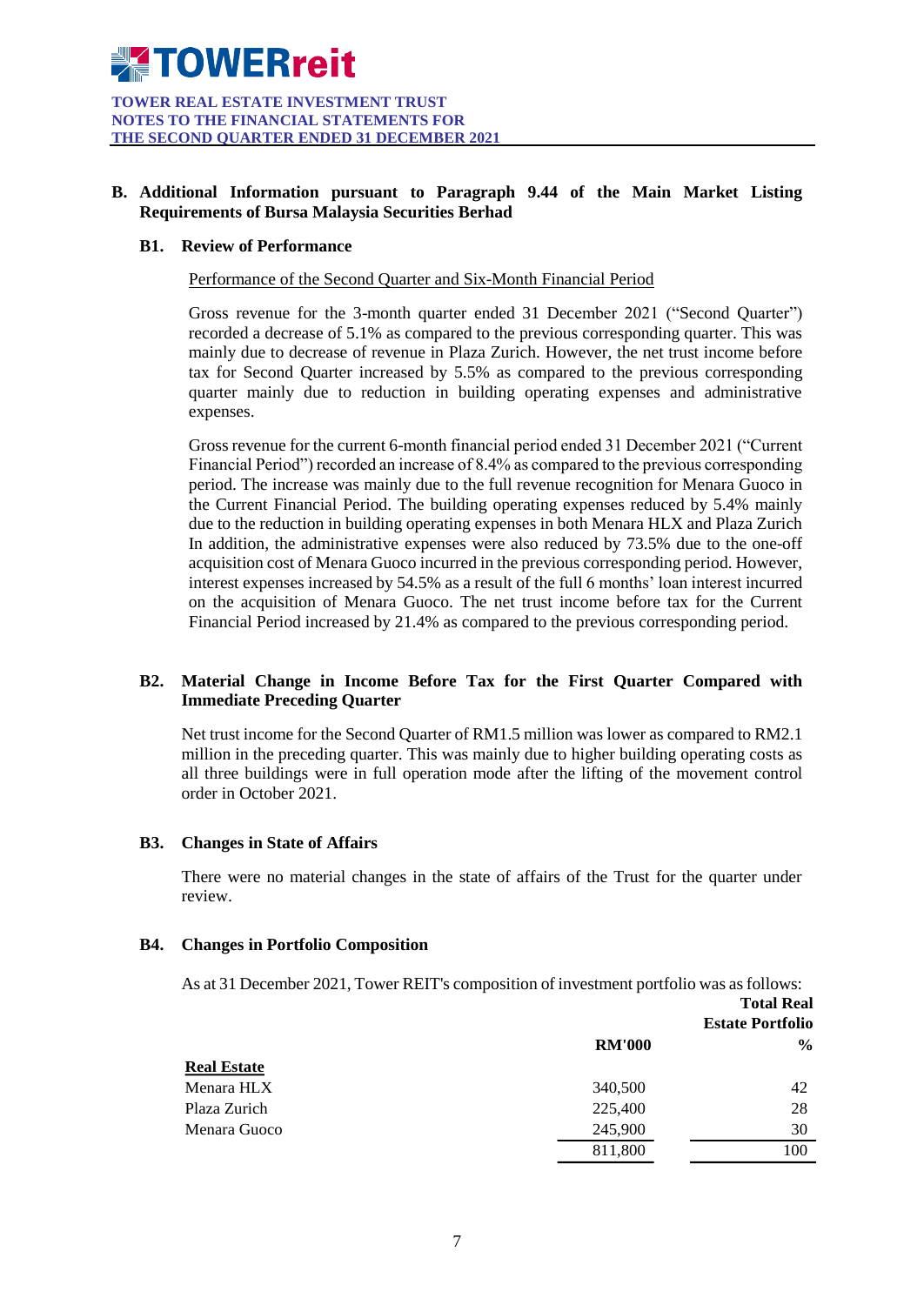#### **TOWER REAL ESTATE INVESTMENT TRUST NOTES TO THE FINANCIAL STATEMENTS FOR THE SECOND QUARTER ENDED 31 DECEMBER 2021**

#### **B5. Changes in Net Asset Value**

|                         | As at<br>31.12.2021 | As at<br>30.09.2021 |  |
|-------------------------|---------------------|---------------------|--|
|                         | <b>RM'000</b>       | <b>RM'000</b>       |  |
| Net asset value ("NAV") | 522,511             | 520,986             |  |
| NAV per unit (RM)       | 1.8628              | 1.8573              |  |

The NAV per unit as at 31 December 2021 was higher as compared to the immediate preceding quarter as a result of income distribution paid in immediate preceding quarter.

#### **B6. Changes in Unit Price**

Tower REIT's unit price was last traded at RM0.56 per unit on 31 December 2021 (RM0.60 as at 30 September 2021).

#### **B7. Utilisation of Proceeds Raised from any Issuance of New Units**

There was no issuance of new units during the quarter under review.

#### **B8. Circumstances Affecting Interest of the Unitholders**

There were no unusual circumstances which had materially affected the interest of the unitholders for the current quarter save and except for the circumstances mentioned in B10 below.

#### **B9. Prospects**

Presently, all states have moved to Phase 4 of the National Recovery Plan. Malaysia's economy is therefore poised for a recovery in 2022 with the reopening of the economic sectors.

Nevertheless, COVID -19 may continue to impact the strength of the economic recovery with the emergence of the new omicron virus variant. This, coupled with the oversupply of office space particularly in the Klang Valley, will continue to exert pressure on demand and hence rental rates in the office sector may remain subdued. The Manager will continue to take active steps to improve its offering to target markets as well as improve the service level and cost efficiency.

#### **B10. Material Litigation**

On 19 November 2021, the High Court delivered its decision in favour of Tower REIT and dismissed the appeal by the Inland Revenue Board against the Special Commissioners of Income Tax's decision on the assessment of real property gains tax ("RPGT") in relation to the disposal of Menara ING in year 2014. The Inland Revenue Board of Malaysia has on 7 December 2021, appealed to the Court of Appeal against the decision of the High Court. The Court of Appeal has fixed the case management on 24 January 2022. The amount of RPGT involved is RM2.4 million.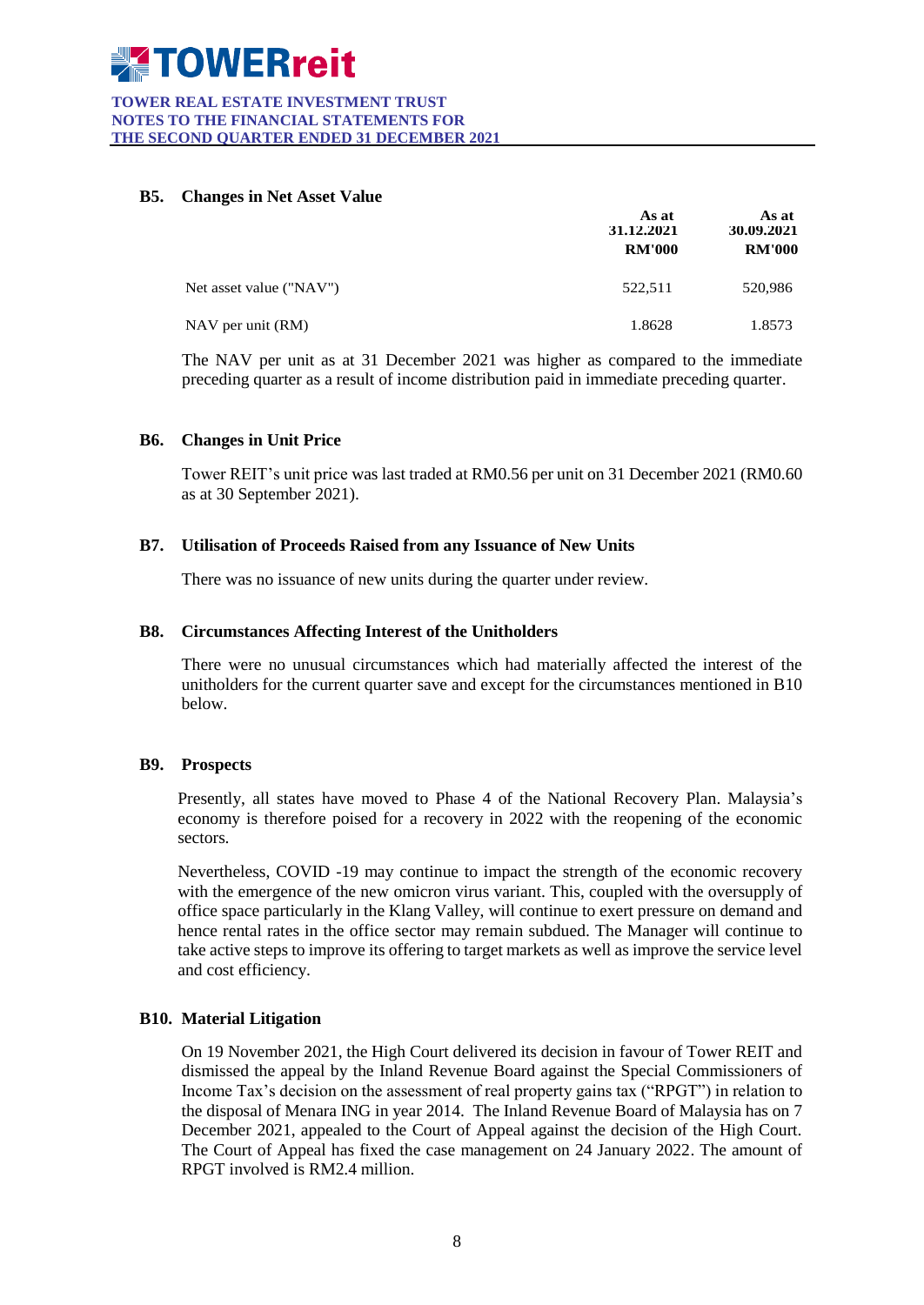#### **B11. Soft Commission**

During the quarter ended 31 December 2021, the Manager did not receive any soft commission (i.e. goods and services) from its brokers or dealers by virtue of transaction conducted by the Trust.

#### **B12. Revenue Recognition**

#### **i) Gross Revenue**

For the 3-month quarter ended 31 December 2021, gross revenue composition of leasing income and non-leasing income are as follows:

**RM**<sub>1000</sub>

|                                     | KNI VVV |
|-------------------------------------|---------|
| Leasing income                      | 5,152   |
| Non-leasing income (service charge) | 2,391   |
| Others                              | 607     |
| Gross Revenue                       | 8.150   |

#### **ii) Rental income**

Rental income from investment property is recognised in profit or loss on a straightline basis over the term of the lease unless collectability is in doubt, in which case, it is recognised on a receipt basis.

#### **iii) Car park income**

Car park income is recognised on an accrual basis except where default in payment of rent has already occurred and rent dues remain outstanding for over six months, in which case, recognition of car park income is suspended. Subsequent to suspension, income is recognised on the receipt basis until all arrears have been paid.

#### **iv) Other income**

Other income consists of income from services, signage rental, compensation charges and other associated income. Other income is recognised over time when services are delivered.

#### **v) Interest Income**

Interest income is recognised as it accrues using the effective interest method in statement of comprehensive income.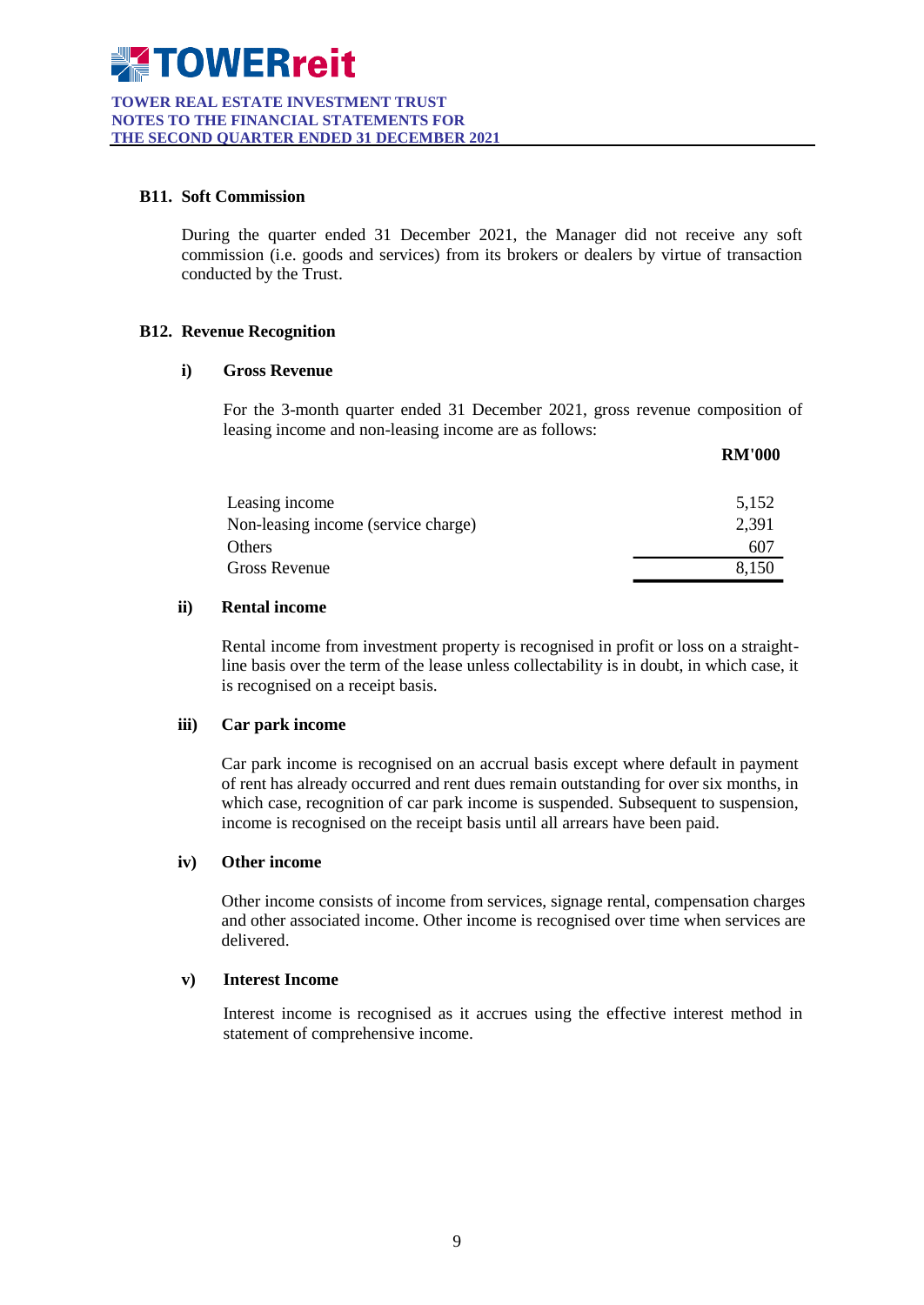#### **TOWER REAL ESTATE INVESTMENT TRUST NOTES TO THE FINANCIAL STATEMENTS FOR THE SECOND QUARTER ENDED 31 DECEMBER 2021**

#### **B13. Manager's Fees**

Pursuant to the Deed constituting Tower REIT, the Manager's fees (excluding taxes) shall consist of:-

- (1) a base fee of up to 0.75% per annum of the gross asset value;
- (2) a performance fee of up to 4.00% per annum of the net property income, but before deduction of property management fees payable;
- (3) an acquisition fee of 1.00% of the acquisition price of any assets acquired; and
- (4) a divestment fee of 0.50% of the sale price of any asset sold or divested.

The total base fee and performance fee for the period ended 31 December 2021 of RM820,757 and RM340,300 respectively were 0.20% and 3.35% of the gross asset value and net property income respectively.

#### **B14. Trustee's Fee**

Pursuant to the Deed constituting Tower REIT, the Trustee is entitled to receive a fee of up to 0.03% per annum of the audited net asset value of Tower REIT with a cap of RM200,000. The total Trustee's fee for the period ended 31 December 2021 is RM78,978.

#### **B15**. **Tax Expense**

| 31.12.2021<br><b>RM'000</b><br>Current tax expense<br><b>Reconciliation of tax expense</b><br>Income before tax<br>3,659<br>878<br>Income tax using Malaysian tax rate of 24%<br>181<br>Non-deductible expenses<br>Effect of income exempted from tax<br>(1,059)<br>Total income tax expense | <b>Current</b><br><b>Year to Date</b> |  |
|----------------------------------------------------------------------------------------------------------------------------------------------------------------------------------------------------------------------------------------------------------------------------------------------|---------------------------------------|--|
|                                                                                                                                                                                                                                                                                              |                                       |  |
|                                                                                                                                                                                                                                                                                              |                                       |  |
|                                                                                                                                                                                                                                                                                              |                                       |  |
|                                                                                                                                                                                                                                                                                              |                                       |  |
|                                                                                                                                                                                                                                                                                              |                                       |  |
|                                                                                                                                                                                                                                                                                              |                                       |  |
|                                                                                                                                                                                                                                                                                              |                                       |  |
|                                                                                                                                                                                                                                                                                              |                                       |  |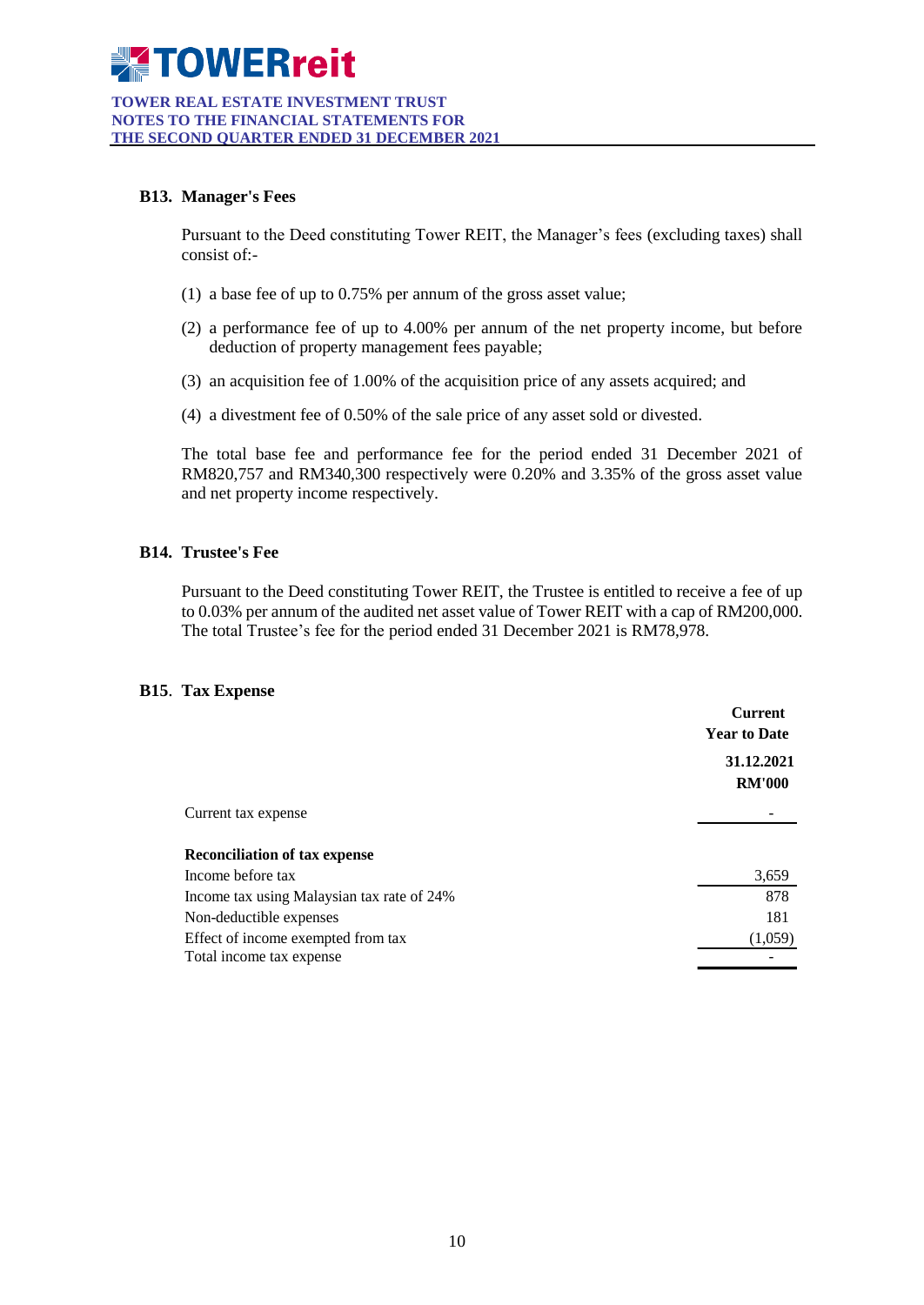

#### **B16. Income Distribution**

The Manager of Tower REIT has declared an interim income distribution of 1.20 sen per unit, amounting to RM3,366,000 (1.05 sen in previous corresponding period), representing approximately 91.99% of the realised distributable net income for the 6-month period ended 31 December 2021, payable on 28 February 2022 to the unitholders registered in the Record of Depositors on 11 February 2022.

The interim income distribution ended 31 December 2021 is derived from the following sources: -

| The figures have not been audited.                  | <b>Individual Ouarter</b><br><b>Preceding Year</b> |                      | <b>Cumulative Quarter</b> |                  |
|-----------------------------------------------------|----------------------------------------------------|----------------------|---------------------------|------------------|
|                                                     |                                                    |                      |                           | <b>Preceding</b> |
|                                                     | <b>Current Year</b>                                | Corresponding        | <b>Current Year</b>       | Year             |
|                                                     | <b>Ouarter Ended</b>                               | <b>Quarter Ended</b> | To Date                   | <b>To Date</b>   |
|                                                     | 31.12.2021                                         | 31.12.2020           | 31.12.2021                | 31.12.2020       |
|                                                     | <b>RM'000</b>                                      | <b>RM'000</b>        | <b>RM'000</b>             | <b>RM'000</b>    |
| Rental income                                       | 8,150                                              | 8,587                | 16,362                    | 15,098           |
| Interest income                                     | 14                                                 | 11                   | 24                        | 21               |
| Other income                                        | 16                                                 |                      | 18                        | 28               |
|                                                     | 8,180                                              | 8,598                | 16,404                    | 15,147           |
| Less:                                               |                                                    |                      |                           |                  |
| Expenses                                            | (6,653)                                            | (7,151)              | (12,745)                  | (12, 133)        |
| Taxation                                            |                                                    |                      |                           |                  |
| Realised income for the period/year                 | 1,527                                              | 1,447                | 3,659                     | 3,014            |
| Previous quarter/year undistributed realised income | 60,793                                             | 60,226               | 58,661                    | 58,659           |
| Total realised income available for distribution    | 62,320                                             | 61,673               | 62,320                    | 61,673           |
| Less: Proposed/declared income distribution         | (3,366)                                            | (2,945)              | (3,366)                   | (2,945)          |
| <b>Balance undistributed realised income</b>        | 58,954                                             | 58,728               | 58,954                    | 58,728           |
| Distribution per unit (sen)                         | 1.20                                               | 1.05                 | 1.20                      | 1.05             |